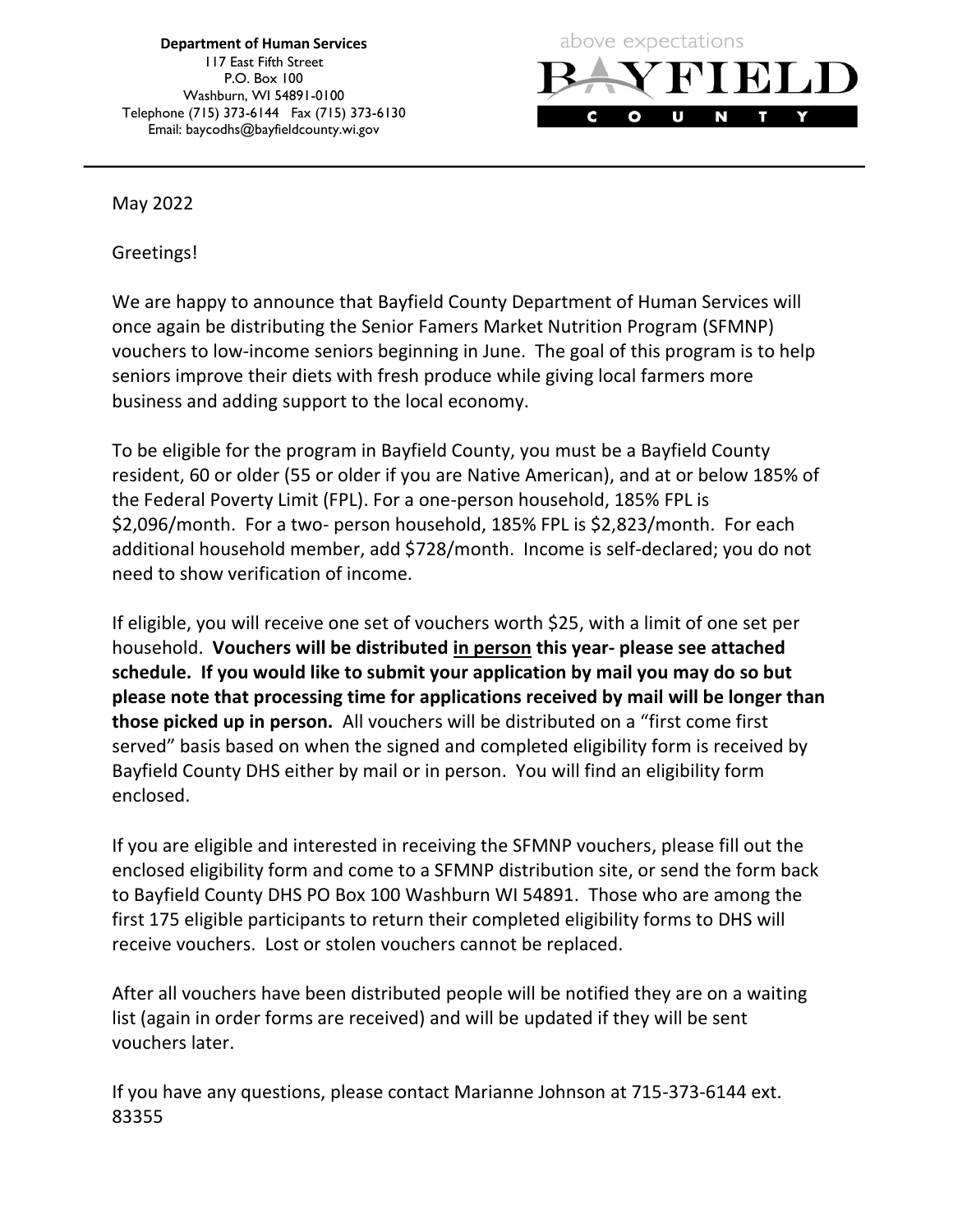**Department of Human Services** 117 East Fifth Street P.O. Box 100 Washburn, WI 54891-0100 Telephone (715) 373-6144 Fax (715) 373-6130 Email: baycodhs@bayfieldcounty.wi.gov



# **Senior Farmer's Market Nutrition Program Voucher Distribution 2022**

**SFMNP vouchers will be distributed at our senior dining sites** throughout Bayfield County- please join us for a meal, if you haven't already, and get your vouchers at the same time. **Meals except for the Red Cliff site can be reserved by calling 715-373-3396**; be sure to leave your name, phone number, meal site location and date of reservation with number of people. **For information about the Red Cliff meal site call 715-779-3706.** If you prefer to just pick up your vouchers and not join us for a meal that is ok too. Come to the site to get vouchers or risk delay in obtaining vouchers if you do it through the main office.

| Port Wing         | <b>First Lutheran Church</b> | June 1 11:30-12:30 |
|-------------------|------------------------------|--------------------|
| <b>Barnes</b>     | <b>Town Hall</b>             | June 2 11:30-12:30 |
| Washburn          | St. Louis School             | June 3 11:30-12:30 |
| Red Cliff         | <b>RC Elderly Center</b>     | June 6 11:00-1:00  |
| Cornucopia        | <b>Bell Town Hall</b>        | June 7 11:30-12:30 |
| Washburn          | <b>Time Out Restaurant</b>   | June 8 1:00-2:00   |
| <b>Iron River</b> | <b>Community Center</b>      | June 9 11:30-12:30 |

# **Bayfield County SENIOR DINING SITE** *More than a meal!*

Marianne Johnson Elder Benefits Specialist Tel. 715-373-6144 ext 83355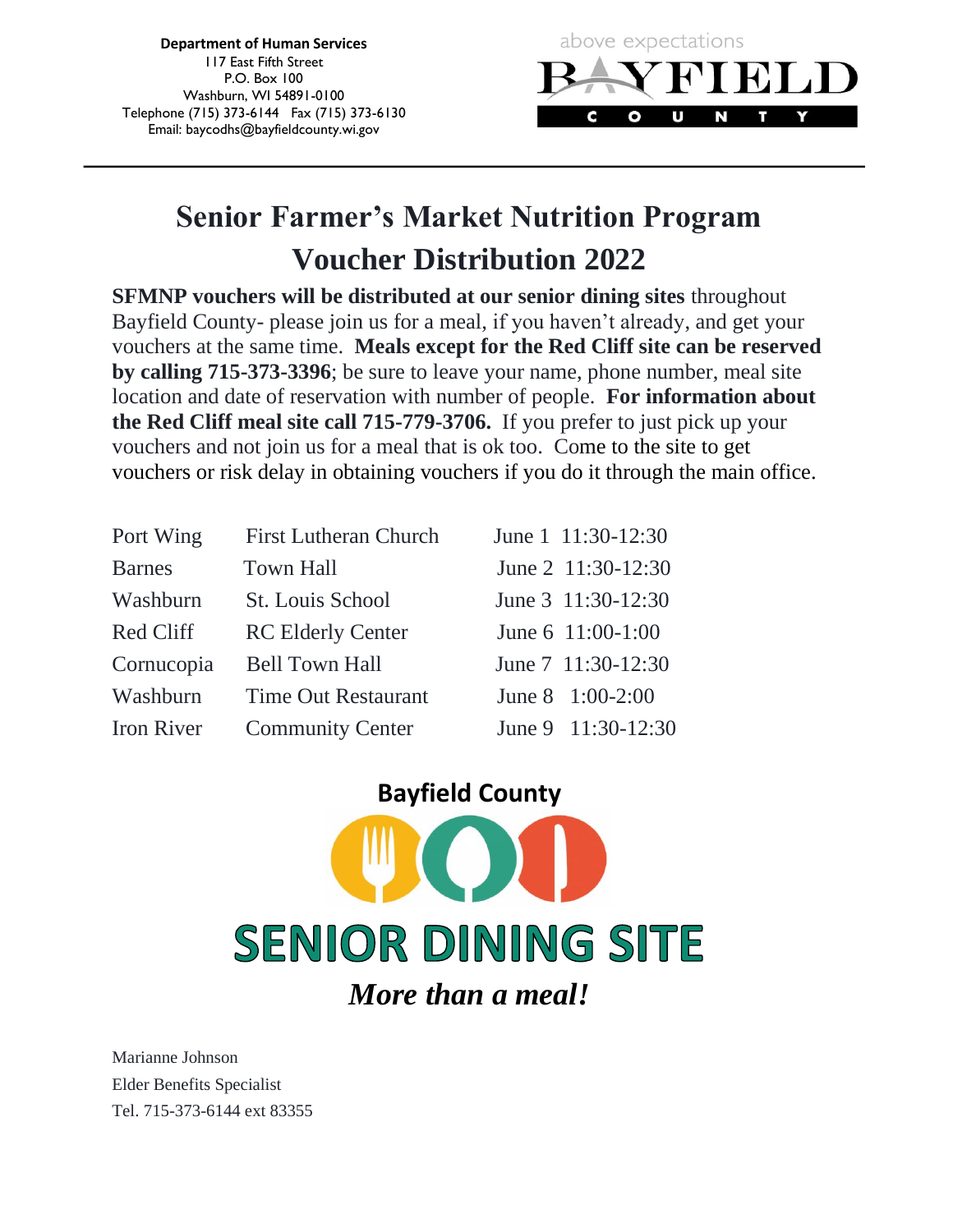#### SENIOR FARMERS' MARKET NUTRITION PROGRAM (SFMNP) **ELIGIBILITY AGREEMENT**

Completion of this form is voluntary. If it is not completed, the applicant will not be eligible to receive the benefits of the Senior Farmers' Market Nutrition Program.

| Name - Applicant (Last, First, MI) (Please Print)    |                          | Race (check one or more)                      |  |
|------------------------------------------------------|--------------------------|-----------------------------------------------|--|
|                                                      |                          | American Indian or Alaska Native              |  |
| Street Address, City, State, Zip Code (Please Print) |                          | Asian<br>$\Box$ Black or African American     |  |
|                                                      |                          |                                               |  |
|                                                      |                          | White                                         |  |
| Telephone Number                                     | Date of Birth (MM-DD-YY) | Ethnicity Information (check one)             |  |
|                                                      |                          | □ Hispanic or Latino □ Not Hispanic or Latino |  |
|                                                      |                          |                                               |  |

Primary Language Spoken if not English

I certify that my household income is at or below 185 percent of the federal poverty quideline.

□ I have viewed the current year's SFMNP Income Eligibility Table.

- I certify that I am 60 years of age or older or I am a Native American 55 years of age or older.  $\Delta$
- l certify that I am a resident of  $\bullet$  $\sim$  county.
- I understand that program vouchers are used for the purchase of locally-grown fresh produce.
- I have received instructions about how and where to use program vouchers as applicable  $\bullet$
- I understand that it is illegal to enroll in this program at more than one location.  $\bullet$
- $\bullet$

I have been advised of my rights and obligations under the SFMNP. I certify that the information I have provided for my eligibility determination is correct, to the best of my knowledge. This certification form is being submitted in connection with the receipt of Federal assistance. Program officials may verify information on this form. I understand that intentionally making a false or misleading statement or intentionally misrepresenting, concealing, or withholding facts may result in paying the State agency in cash, the value of the food benefits improperly issued to me and may subject me to civil or criminal prosecution under State and Federal Law. Standards for eligibility and participation in the SFMNP are the same for everyone, regardless of race, color, national origin, age, disability, or sex. I understand that I may appeal any decision made by the local agency regarding my eligibility for the SFMNP.

| <b>SIGNATURE - Applicant</b>                 | Date Signed                 |  |  |
|----------------------------------------------|-----------------------------|--|--|
|                                              |                             |  |  |
|                                              |                             |  |  |
|                                              |                             |  |  |
|                                              |                             |  |  |
|                                              |                             |  |  |
| <b>SIGNATURE</b> - Authorized Representative | Date Signed                 |  |  |
|                                              |                             |  |  |
|                                              |                             |  |  |
|                                              |                             |  |  |
|                                              |                             |  |  |
| <b>SIGNATURE - SFMNP Agency</b>              |                             |  |  |
|                                              | <b>Check Numbers Issued</b> |  |  |
|                                              |                             |  |  |
|                                              |                             |  |  |
|                                              |                             |  |  |
|                                              |                             |  |  |
|                                              |                             |  |  |

This institution is an equal opportunity provider.